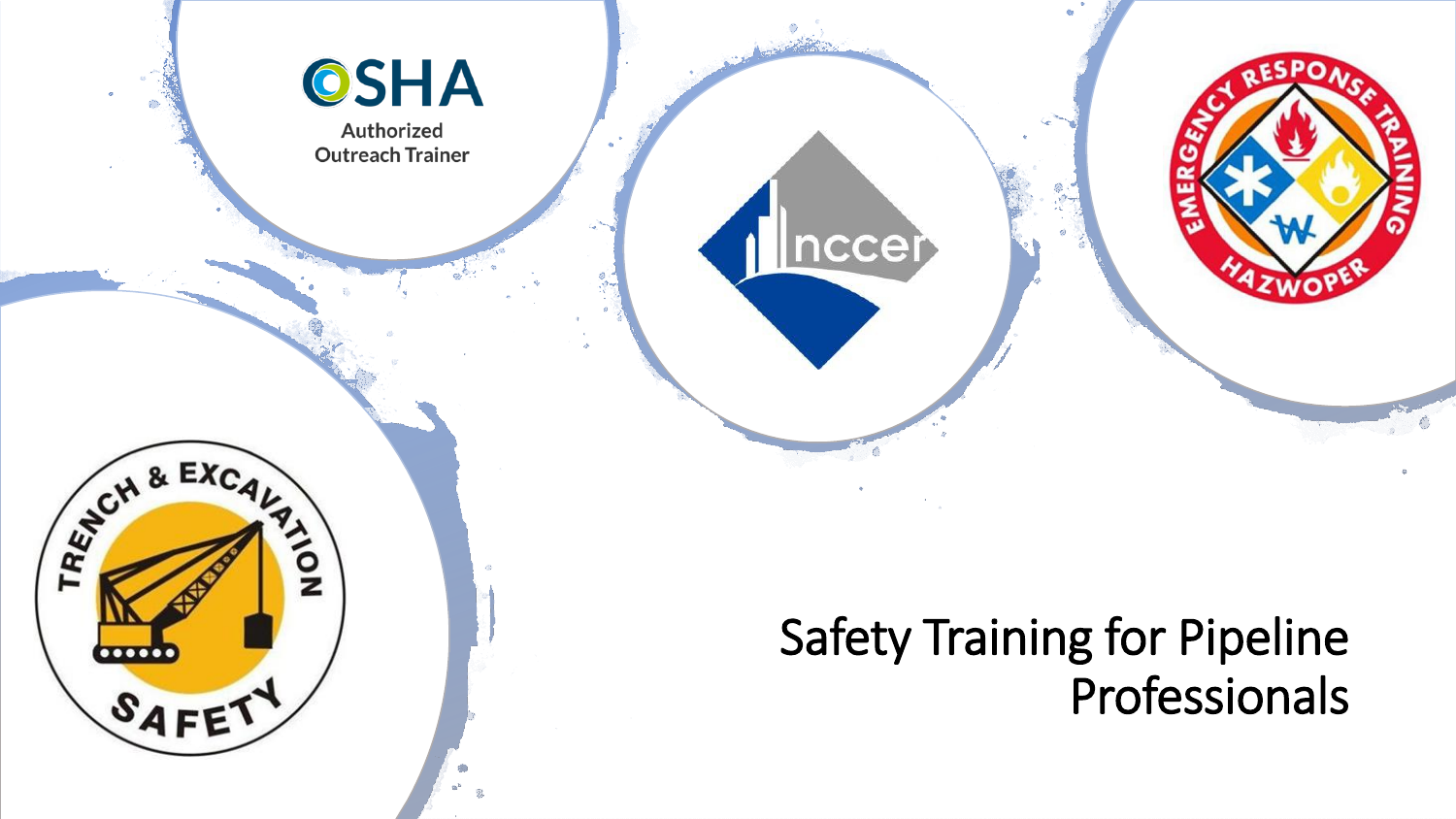#### *"No job is so important, and no service is so urgent that we cannot take time to perform or our work safely."*

#### **Courses and Training Offered:**

- OSHA 10 and 30 hour for Construction
- Competent Person Training For Excavations
- NCCER Operator Qualification Training and **Evaluations**
- HAZWOPER 8 Hour Refresher

The best way to ensure the safety and compliance of your workers is by giving them the proper training they need. Superior Land Designs LLC is committed to providing the very best in classroom training for pipeline professionals. Courses are taught at our classroom location in Alpharetta, Georgia. However, if it is more convenient, many of the courses we offer can be brought to you.



Our Safety Trainer is Patrick Robinson. His career in utilities began in 2000. Every position he held encompassed some aspect of safety program development. In 2011 safety became his primary focus. He continues to pursue certifications and continuing education through Georgia Institute of Technology.

For more information or to obtain a quote for training, please contact:

Patrick Robinson [probinson@superiorlanddesigns.com](mailto:probinson@superiorlanddesigns.com) 770-710-9239

Let us be your partner in safety

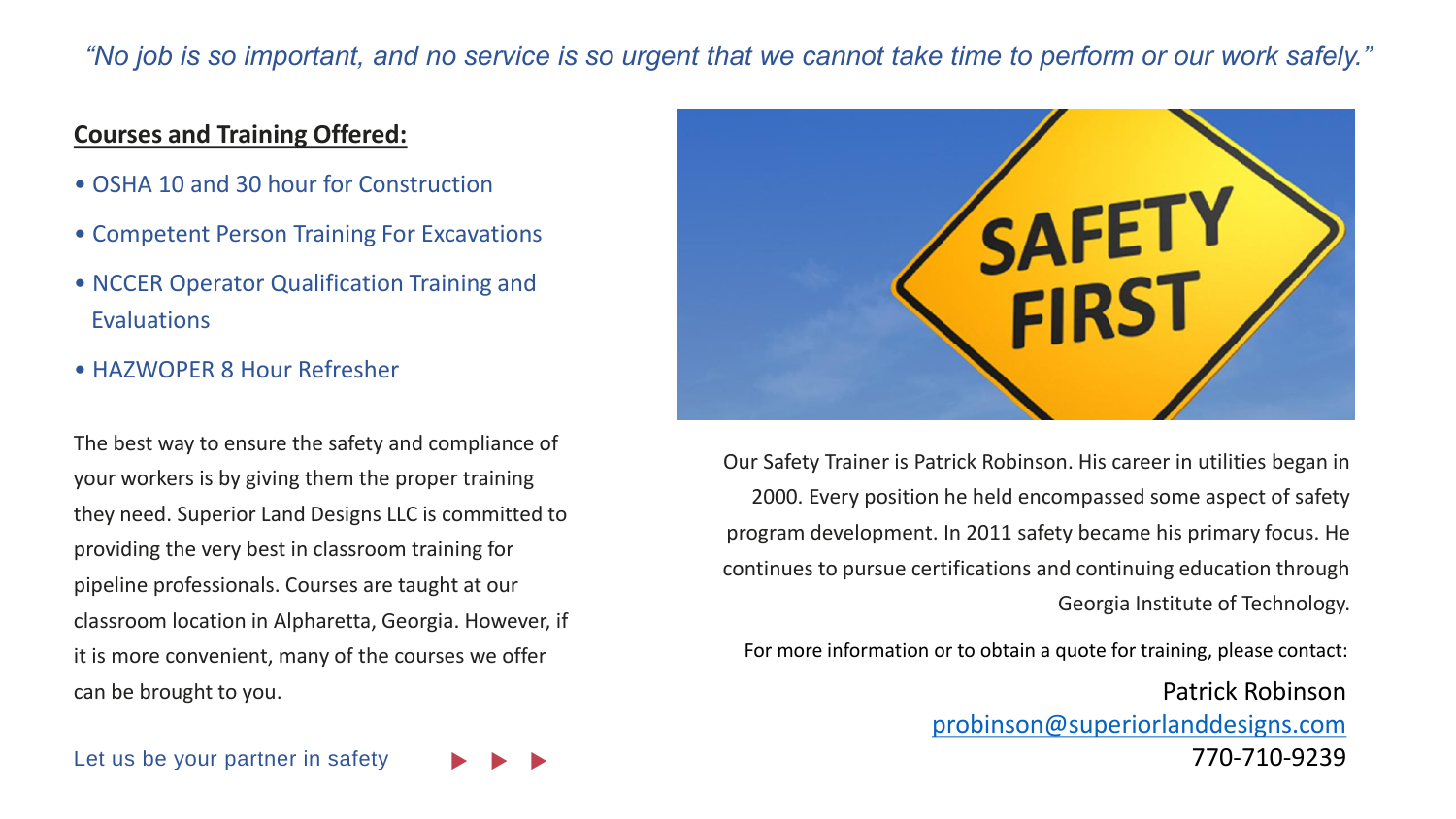

**Superior Land Designs offers both the 30 hour and the 10 hour courses for construction. Upon completion each student will receive an OSHA card.**

#### **OSHA 10 Construction (1.5 Days)**

Required topics (7 hours)

- Intro to OSHA (2 hours)
- OSHA Focus Four (4 hours)
	- o Falls
	- o Electrocution
	- o Struck By
	- o Caught In or Between
- Personal Protective Equipment (30 min.)
- Health Hazards in Construction (30 min.)

### **Elective Topics (3 hours)**

- Cranes, Derricks, Hoists, Elevators, and Conveyors
- **Excavations**
- Materials Handling, Storage, Use and Disposal
- Scaffolds
- Stairways and Ladders
- Tools Hand and Power

\* If you have identified a Hazard that may be unique to your organization, we may be able to add that to the Elective Topics portion.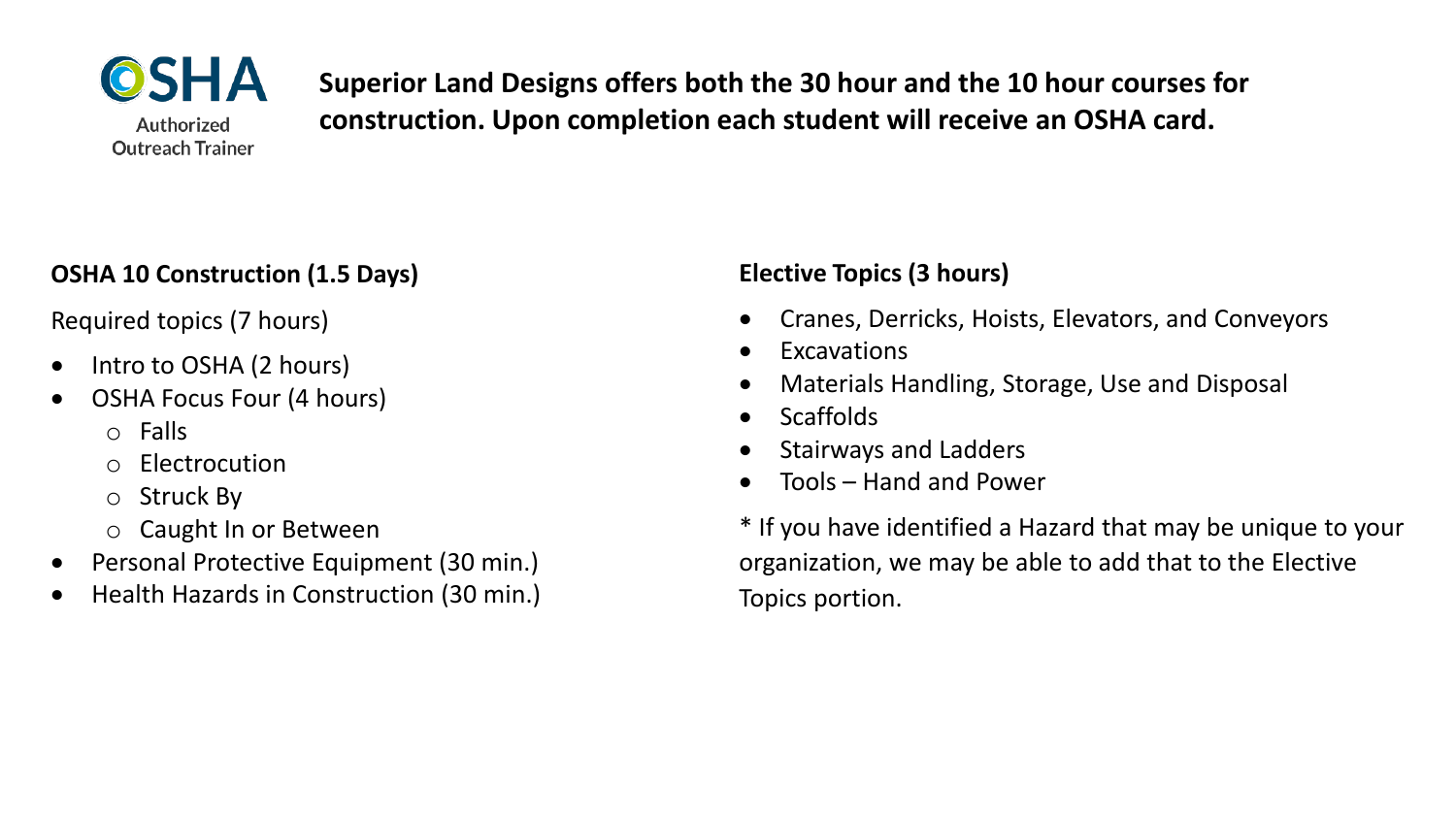

**Superior Land Designs offers both the 30 hour and the 10 hour courses for construction. Upon completion each student will receive an OSHA card.**

#### **OSHA 30 Construction (4 Days)**

Required Topics (15 hours)

- Intro to OSHA (2 hours)
- Managing Safety and Health (2 hours)
- OSHA Focus Four (6 hours)
	- o Falls
	- o Electrocution
	- o Struck By
	- o Caught In or Between
- Personal Protective Equipment (2 hours)
- Health Hazards in Construction (2 hours)
- Stairways and Ladders (1 hour)

### **Elective Topics (15 hours)**

- Confined Space Entry
- Cranes, Derricks, Hoists, Elevators, and Conveyors
- **Excavations**
- Fire Protection and Prevention
- Materials Handling, Storage, Use and Disposal
- Motor Vehicle and Mechanized Equipment Operations
- Safety and Health Programs
- Scaffolds
- Stairways and Ladders
- Tools Hand and Power
- Welding and Cutting
- Plus many more…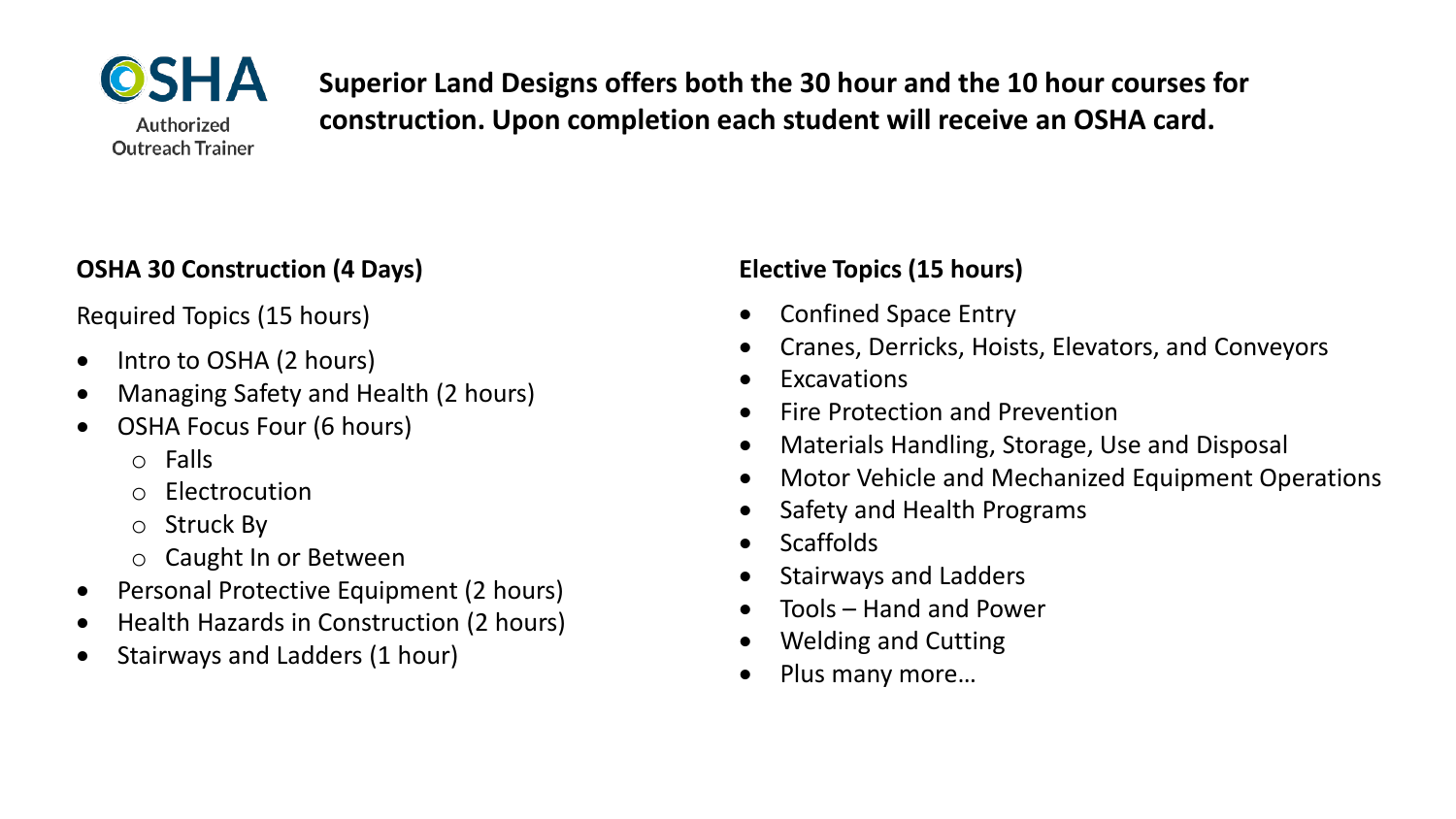

## **Competent Persons for Trenching and Excavation**

Excavation and trenching are among the most hazardous construction operations. In fact, according to the Bureau of Labor Statistics, excavation and trench-related fatalities in 2016 were nearly double the average of the previous five years. To that end, Superior Land Designs has developed a comprehensive 1-day Competent Persons Training for Excavations. Individuals who successfully complete this course will be presented with a wallet card and Competent Person hard hat sticker.

#### **Some of the topics covered:**

- Soil typing and analysis
- Correct sloping angles
- Different types of protection systems
- Hazard recognition





OSHA defines a competent person as an individual who is capable of identifying existing and predictable hazards or working conditions that are hazardous, unsanitary, or dangerous to employees and who is authorized to take prompt corrective measures to eliminate or control these hazards and conditions. Our course will equip your employees with the tools and knowledge to identify these hazards, mitigate them, and make sure everyone goes home safe at the end of the day.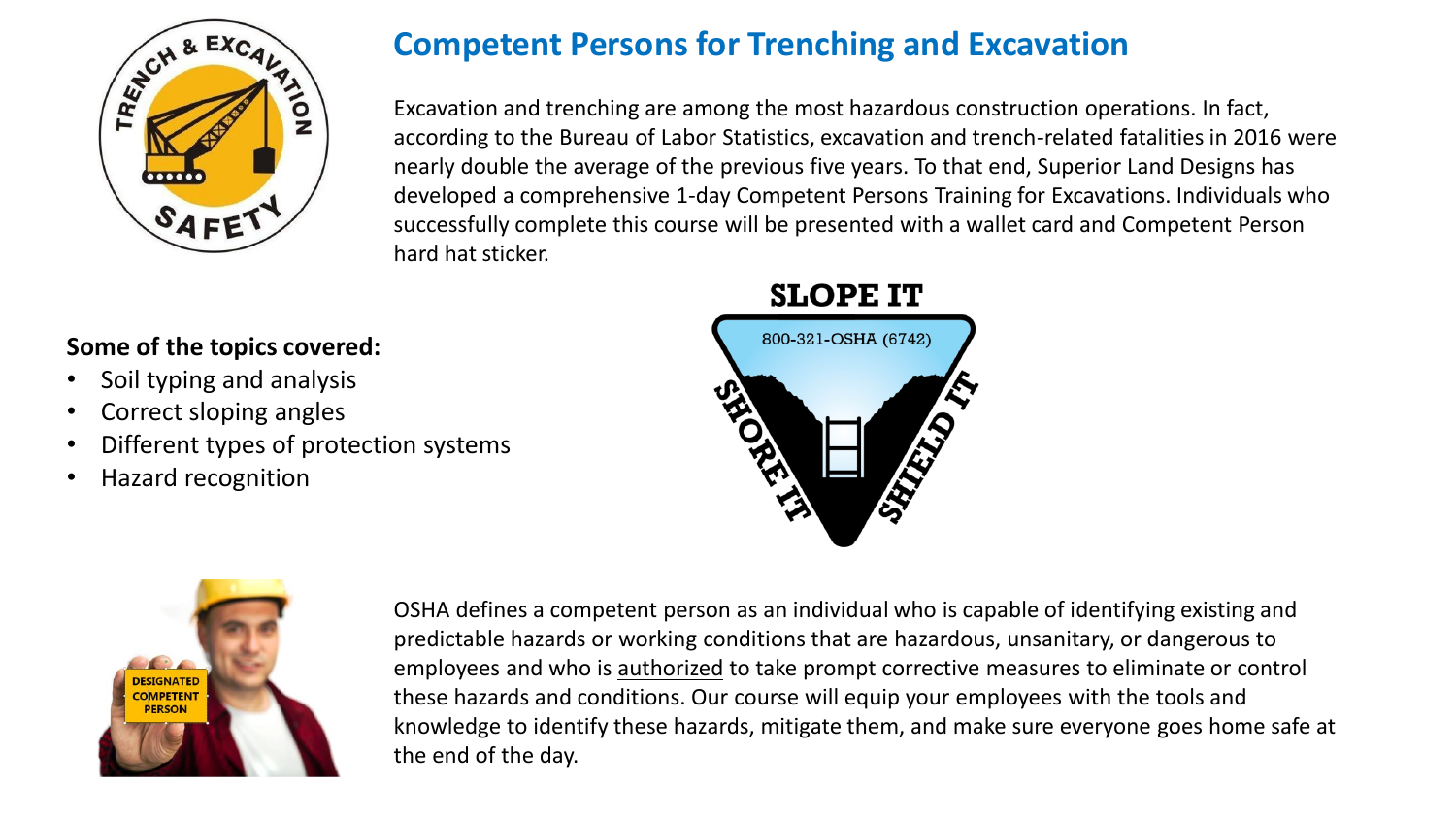# **Pipeline Operator Qualifications (OQ)**



As an Accredited Assessment Center, Superior Land Designs is proud to offer training and assessments trough NCCER in any one of 127 covered tasks. We have multiple Master Trainers on staff. Testing can be done online or on paper if need be. Obtaining an OQ is a two-part process. First candidates must pass the written evaluation, and then an in field performance evaluation. Once complete, the results are sent to NCCER and then forwarded to ISN.

nccer

For more information on NCCER's Pipeline Program please visit:

https://www.nccer.org/workforce-development-programs/pipeline

https://www.nccer.org/docs/default-source/pdfs/pipeline-coveredtasks.pdf